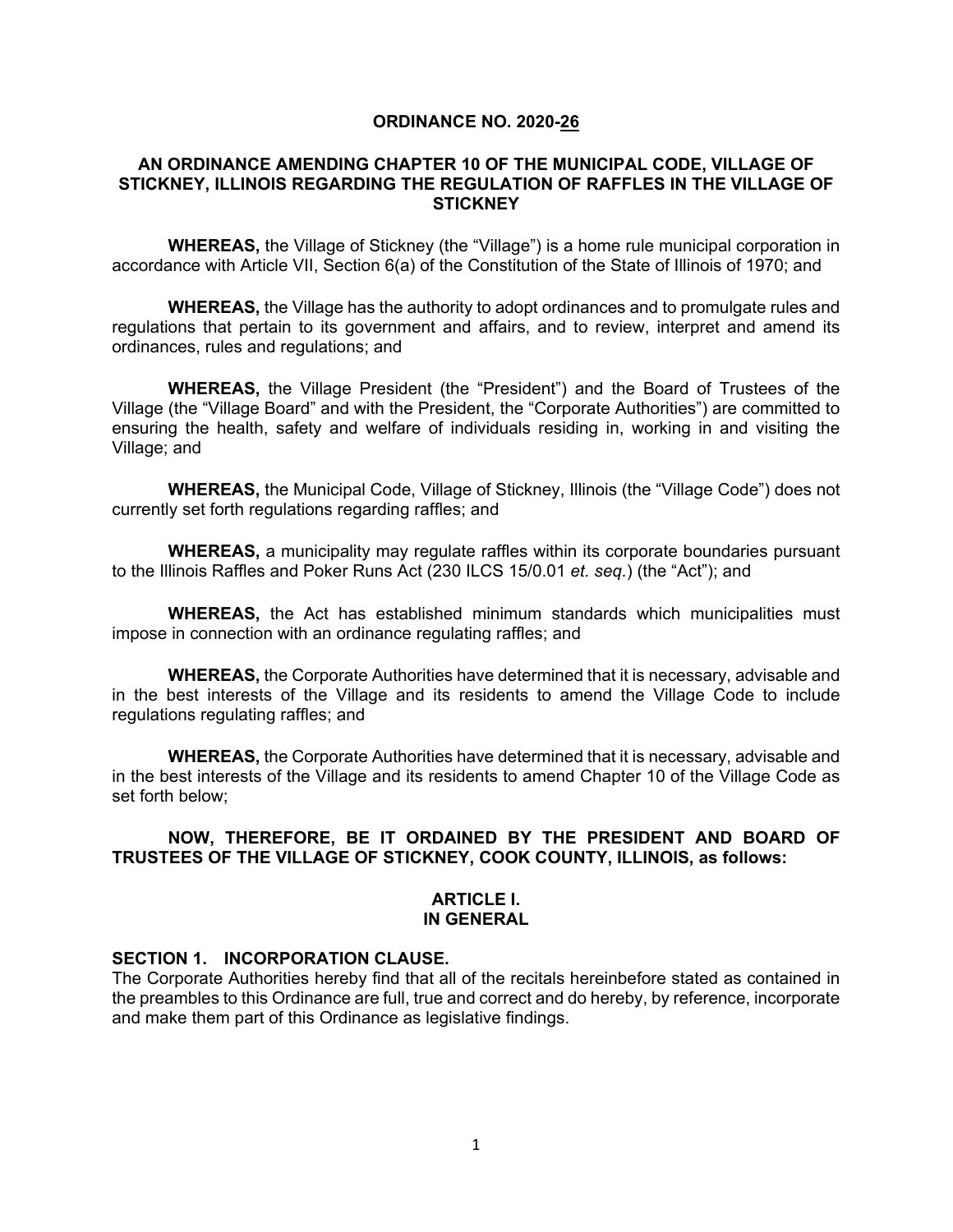## **SECTION 2. PURPOSE.**

The purpose of this Ordinance is to amend Chapter 10 of the Village Code to add regulations related to raffles, and to authorize the President or his designee to take all actions necessary to carry out the intent of this Ordinance.

### **ARTICLE II.**

# **AMENDMENT OF CHAPTER 10 OF THE MUNICIPAL CODE, VILLAGE OF STICKNEY, ILLINOIS**

### **SECTION 3. AMENDMENT OF CHAPTER 10**

That Chapter 10 of the Village Code is hereby amended, notwithstanding any provision, ordinance, resolution or Village Code section to the contrary, by adding Article VII as follows:

## **ARTICLE VII. – RAFFLES.**

### **Sec. 10-206. – Definitions.**

The following words, terms and phrases, when used in this article, shall have the meanings ascribed to them in this section, except where the context clearly indicates a different meaning:

*Business:* A voluntary organization composed of individuals and businesses who have joined together to advance the commercial, financial, industrial and civil interest of a community.

*Charitable:* An organization or institution organized and operated to benefit an indefinite number of the public and is licensed by the state as charitable. The service rendered to those eligible for benefits must also confer some benefit on the public.

*Educational:* An organization or institution organized and operated to provide systematic instruction in useful branches of learning by methods common to schools and institutions of learning which compare favorably in their scope and intensity with the course of study presented in tax-supported schools.

*Fraternal:* An organization of persons having a common interest, the primary interest of which is to both promote the welfare of its members and to provide assistance to the general public in such a way as to lessen the burdens of government by caring for those that otherwise would be cared for by the government and is a local detachment of a state or national fraternal organization.

*Labor:* An organization composed of workers organized with the objective of betterment of the conditions of a higher degree of efficiency in their respective occupations.

*Net proceeds:* The gross receipts from the conduct of raffles, less reasonable sums expended for prizes, license fees, and other operating expenses incurred as a result of operating a raffle.

*Non-profit:* An organization or institution organized and conducted on a not-for profit basis with no personal profit inuring to anyone as a result of the operation and is licensed as such by the State of Illinois.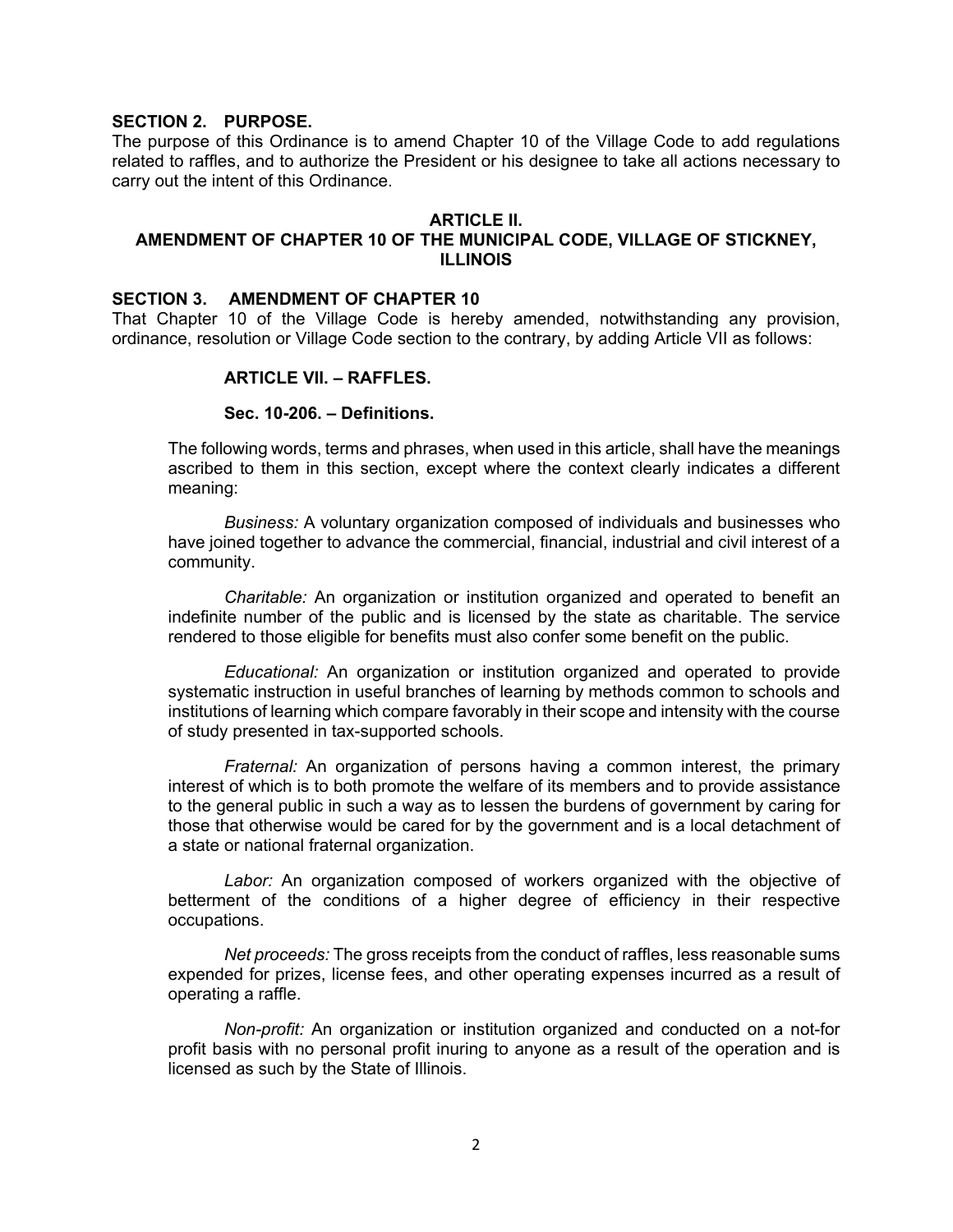*Raffle:* Means a form of lottery, as defined in Section 28-2(b) of the Criminal Code of 2012, conducted by an organization licensed under this Act, in which:

> (1) The player pays or agrees to pay something of value for a chance, represented and differentiated by a number or by a combination of numbers or by some other medium, one or more of which chances is to be designated the winning chance;

> (2) The winning chance is to be determined through a drawing or by some other method based on an element of chance by an act or set of acts on the part of persons conducting or connected with the lottery, except that the winning chance shall not be determined by the outcome of a publicly exhibited sporting contest.

> "Raffle" does not include any game designed to simulate: (1) gambling games as defined in the Riverboat Gambling Act, (2) any casino game approved for play by the Illinois Gaming Board, (3) any games provided by a video gaming terminal, as defined in the Video Gaming Act, or (4) a savings promotion raffle authorized under Section 5g of the Illinois Banking Act, Section 7008 of the Savings Bank Act, Section 42.7 of the Illinois Credit Union Act, Section 5136B of the National Bank Act, or Section 4 of the Home Owners' Loan Act.

*Religious:* Any church, congregation, society, or organization founded for the purposes of religious worship.

*Veterans:* An organization or association comprised of members of which substantially all are individuals who are veterans of military service, the primary purpose of which is to promote the welfare of its members and to provide assistance to the general public in such a way as to confer a public benefit.

### **Section 10-207. – License Required.**

- (a) Except as provided herein, it shall be unlawful for any person to conduct or operate a raffle or a raffle event in the village, or to sell, offer for sale, convey, issue, or otherwise transfer for value a chance on a raffle, unless conducted pursuant to a license issued pursuant to and in accordance with the provisions of this article.
- (b) Raffles conducted by Political Committees licensed by the State Board of Elections pursuant to 230 ILCS 15/8.1 are exempt from the requirements of this article.
- (c) Law enforcement agencies and statewide associations that represent law enforcement officials may conduct raffles within the village and are exempt from the requirements of this article.

## **Section 10-208. – Application.**

(a) Applications shall be made in writing through the village clerk's office at least twenty (20) days prior to the first day intended for the sale of the raffle chances. The applications may be submitted on a form provided by the clerk, if such a form is available, or via a letter of the letterhead of the organization where the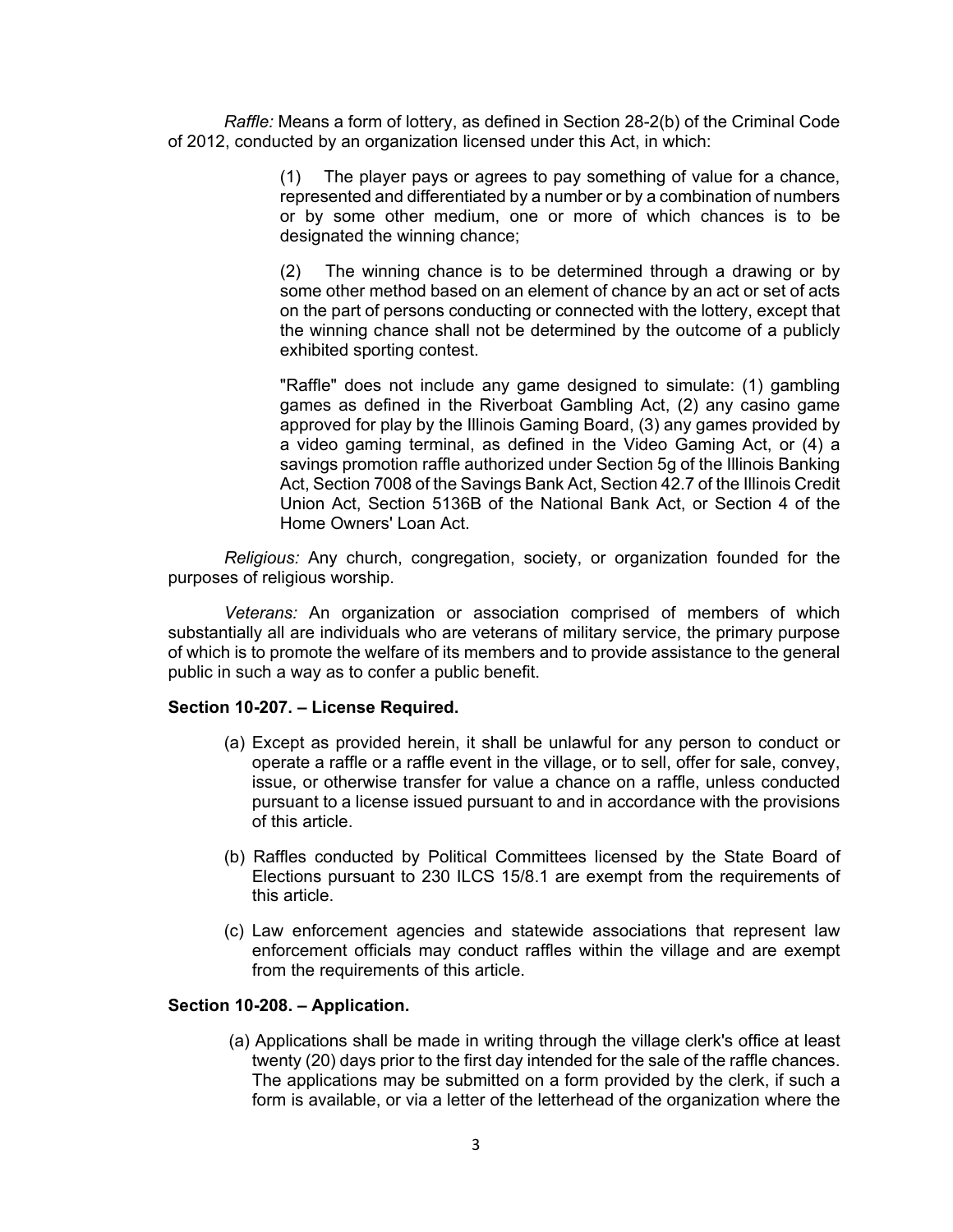letter contains all of the information required in subsection (b) herein.

(b) Applications for license under this article must contain the following information:

Name of applicant;

A copy of applicant's not-for-profit articles of incorporation and/or charter;

Address;

Purpose of raffle;

Area within the village where the raffle is to be conducted;

Time period during which chances will be sold or issued;

Sworn statement attesting to not-for-profit character of the prospective licensee organization, signed by the presiding officer and secretary of the organization;

Date, time and location at which winning chances will be determined;

The aggregate retail value of all the prizes or merchandise to be awarded by a single raffle;

The maximum to be charged for each raffle chance and the number of chances to be issued for each raffle; and

The name(s) and address(es) of the operator of the raffle if not an office or member of the applicant organization.

- (c) Each such license shall be valid for one (1) raffle or for a specified number of raffles during a specified period not to exceed one (1) year and may be suspended or revoked by the corporate authorities in the event of violation of the terms of this article or of any applicable state law. A license shall authorize the holder of such license to sell raffle chances throughout the State, including beyond the borders of the village.
- (d) The following persons are ineligible for any license under this article:
	- (1) Any person whose felony conviction will impair the person's ability to engage in the licensed position. The village, upon a finding that an applicant for a license was previously convicted of a felony shall consider any evidence of rehabilitation and mitigating factors contained in the applicant's record, including any of the following factors and evidence, to determine if the conviction will impair the ability of the applicant to engage in the position for which a license is sought:
		- a. The lack of direct relation of the offense for which the applicant was previously convicted to the duties, functions, and responsibilities of the position for which a license is sought;
		- b. Whether five (5) years since a felony conviction or three (3) years since release from confinement for the conviction,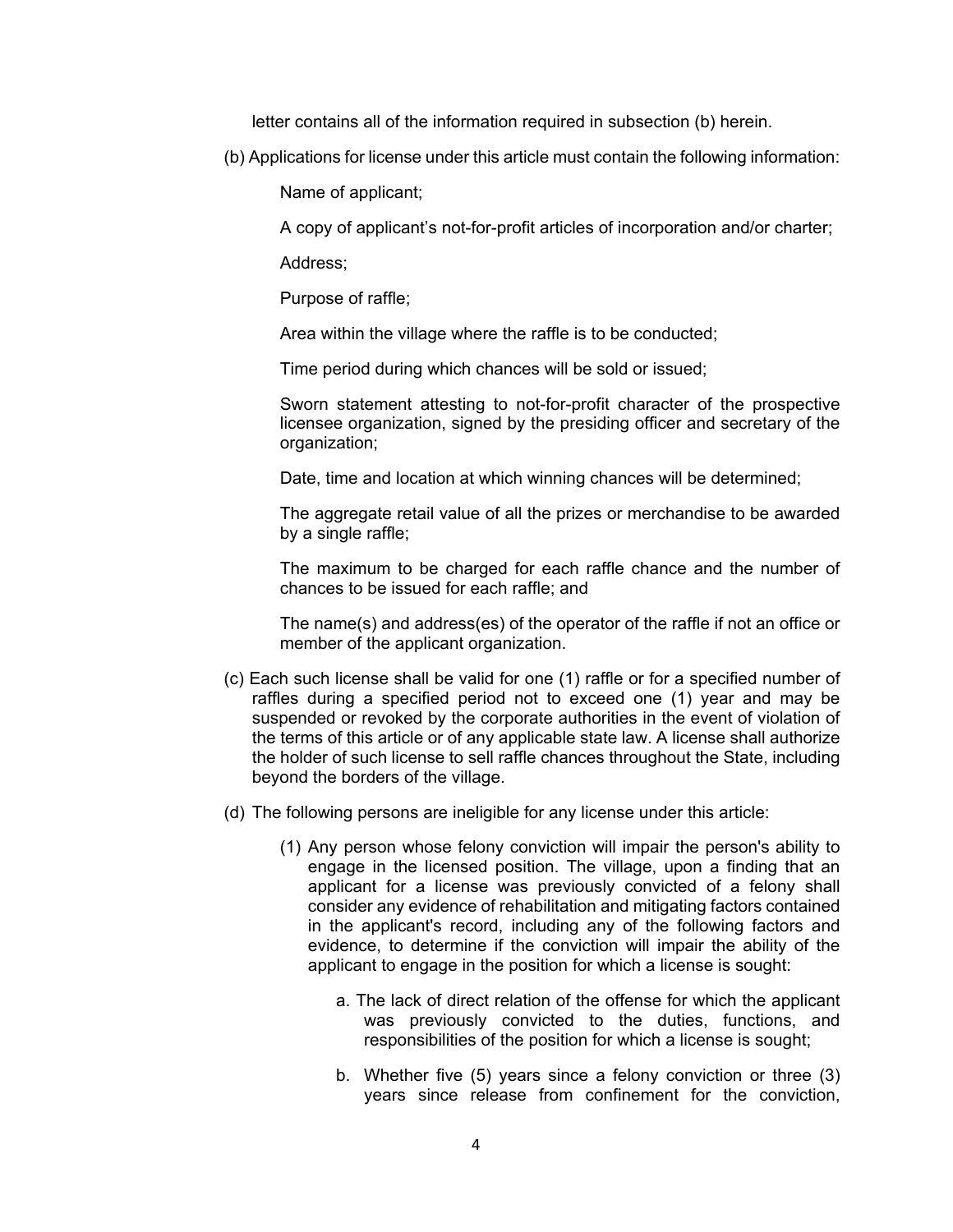whichever is later, have passed without a subsequent conviction;

- c. If the applicant was previously licensed or employed in this state or other states or jurisdictions, then the lack of prior misconduct arising from or related to the licensed position or position of employment;
- d. The age of the person at the time of the criminal offense;
- e. Successful completion of sentence and, for applicants serving a term of parole or probation, a progress report provided by the applicant's probation or parole officer that documents the applicant's compliance with conditions of supervision;
- f. Evidence of the applicant's present fitness and professional character;
- g. Evidence of rehabilitation or rehabilitative effort during or after incarceration, or during or after a term of supervision, including, but not limited to, a certificate of good conduct under section 5- 5.5-25 of the Unified Code of Corrections or a certificate of relief from disabilities under section 5-5.5-10 of the Unified Code of Corrections; and
- h. Any other mitigating factors that contribute to the person's potential and current ability to perform the duties and responsibilities of the position for which a license or employment is sought;
- (2) Any person who is or has been a professional gambler or professional gambling promoter;
- (3) Any person who is not of good moral character;
- (4) Any organization in which a person defined in paragraph (1), (2) or (3) of this subsection has a proprietary, equitable or credit interest, or in which such person is active or employed;
- (5) Any firm or corporation in which a person defined in paragraph (1), (2) or (3) of this subsection is an officer, director, or employee, whether compensated or not; or
- (6) Any organization in which a person defined in paragraph (1), (2) or (3) of this subsection is to participate in the management or operation of the raffle for which the license is being sought.
- (e) A raffle license shall be issued only to bona fide non-profit religious, charitable, labor, fraternal, educational, veterans' or other bona fide not-for-profit organizations which operate without profit to their members and which have been in existence continuously for a period of at least five (5) years immediately before making application for a license and which have during that entire five (5) year period been engaged in carrying out their objectives, or to a non-profit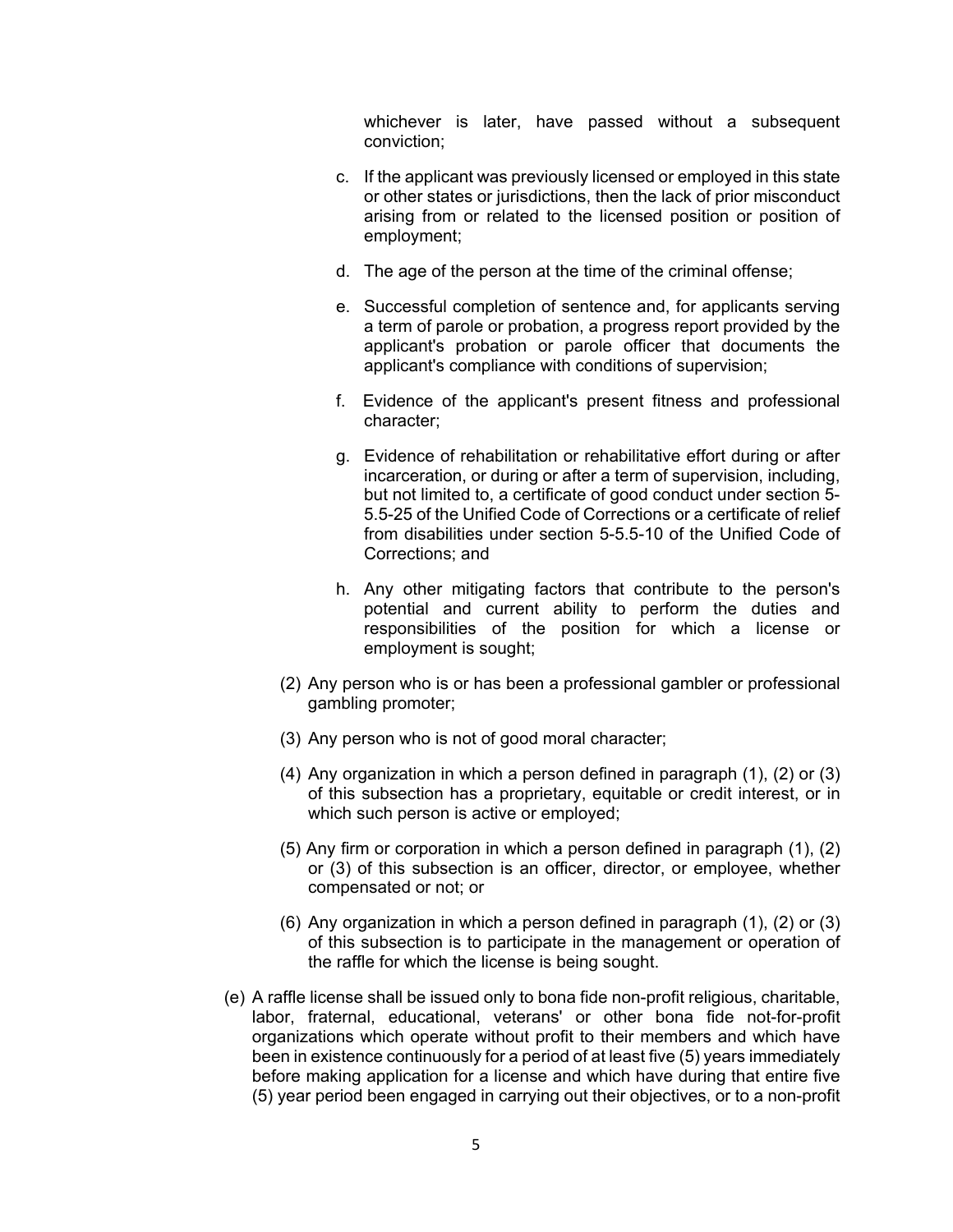fund raising organization that the licensing authority determines is organized for the sole purpose of providing financial assistance to the identified individual or group of individuals suffering extreme financial hardships as the results of an illness, disability accident or disaster.

- (f) *Limitations.*
	- (1) The maximum price which may be charged for each raffle chance issued or sold is limited to \$100.00.
	- (2) Licenses issued shall be valid for one raffle or for a specified number of raffles to be conducted during a specified period not to exceed one year and may be suspended or revoked for any violation of state statute or of this article.
- (g) The fee for a raffle license to conduct a raffle shall be \$25.00. The fee may be waived for charitable organizations requesting such waiver in writing, upon approval of a majority of the village board.
- (h) The village shall, within twenty (20) days, evaluate and either approve or disapprove of said application. The village's approval of an application for a license shall constitute the license for the conduct of the raffle applied for the applicant.

### **Section 10-209. – Conduct of raffles.**

The conducting of raffles is subject to the Illinois Raffles Act requirements, and to the following restrictions:

- (a) *Proceeds.* The entire net proceeds of any raffle must be exclusively devoted to the lawful purpose of the organization permitted to conduct that game.
- (b) *Participation in management.* No person except a bona fide director, officer, employee, or member of the sponsoring organization may manage or participate in the management of the raffle.
- (c) *Remuneration.* No person may receive any remuneration or profit for managing or participating in the management of the raffle.
- (d) *Premises.* A licensee may rent a premises on which to determine the winning chance or chances in a raffle provided that the rent is not determined as a percentage of receipts or profits from the raffle.
- (e) *Locations.* Raffles chances may be sold throughout the State, including beyond the borders of the licensing municipality or county and winning chances may be determined only at those locations specified on the license.
- (f) *Age of participants.* No person under the age of eighteen (18) years may participate in the conducting of raffles or chances or the purchase of chances. A person under the age of eighteen (18) years may be within the area where winning chances are being determined only when accompanied by his/her parent or guardian.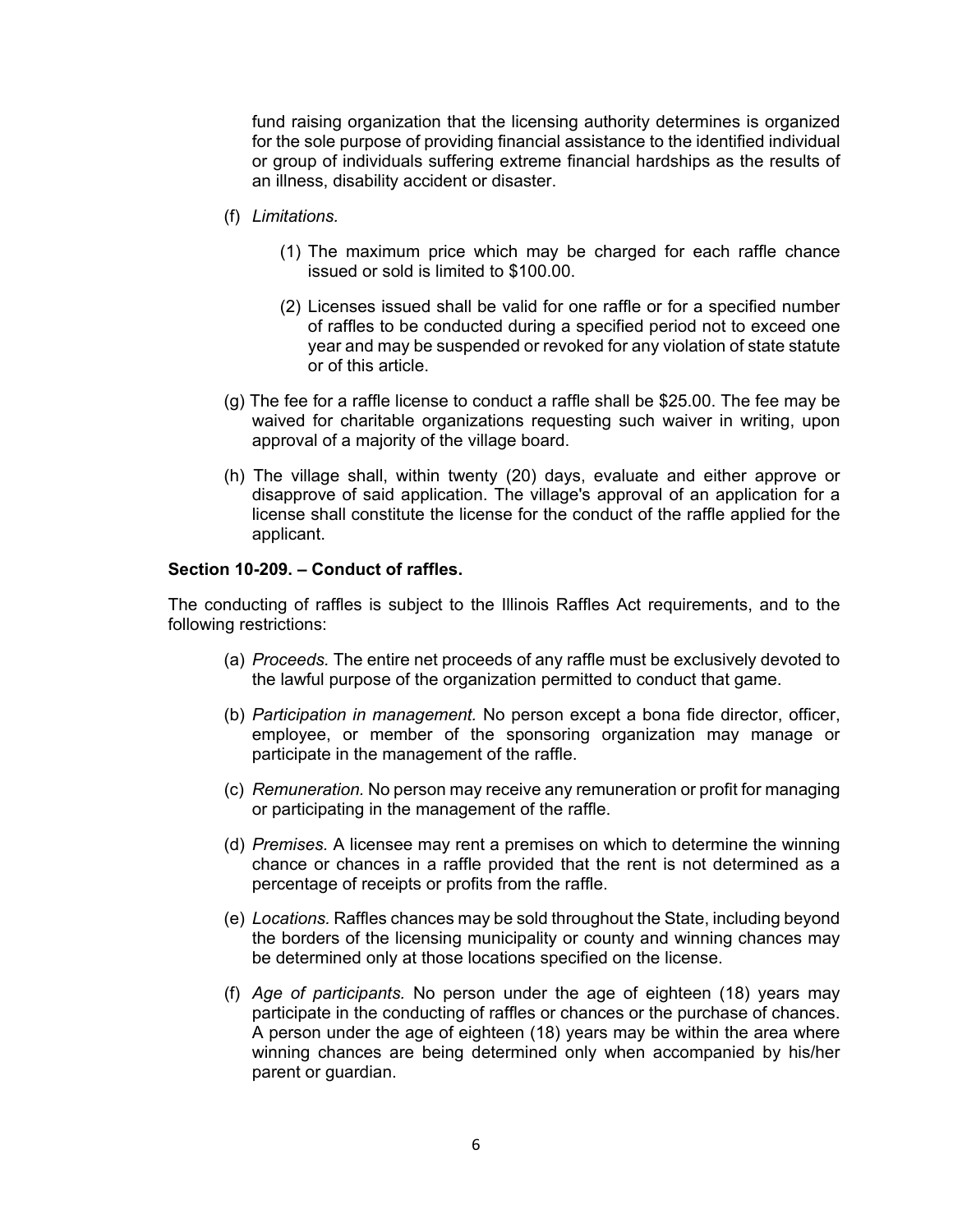# **Section 10-210. – Records.**

- (a) Each organization licensed to conduct raffles and chances shall keep records of its gross receipts, expenses and net proceeds for each single gathering or occasion at which winning chances in a raffle are determined. All deductions from gross receipts for each single gathering or occasion shall be documented with receipts or other records indicating the amount, a description of the purchased item or service or other reason for the deduction, and the recipient. The distribution of net proceeds shall be itemized as to payee, purpose, amount and date of payment.
- (b) Gross receipts from the operation of each single raffle shall be segregated from other revenues of the organization, including bingo receipts, if bingo games are also conducted by the same nonprofit organization pursuant to a license issued by the state department of revenue, and placed in a separate account. Each organization shall have separate records of each separate raffle. The person who accounts for gross receipts, expenses, and net proceeds from the operation of each raffle shall not be the same person who accounts for other revenues of the organization.
- (c) Each organization licensed to conduct a raffle under the provisions of this chapter shall report to its membership, and to the village, its gross receipts, expenses and net proceeds from each raffle and to the distribution of the net proceeds itemized as required in this section. Such report to the village shall be made within ten (10) business days after the conclusion of each raffle.
- (d) Each organization licensed to conduct raffles shall, for each and every raffle, keep records of the name and address of each person to whom a raffle chance has been sold or issued, and the number of raffle chances sold or issued to such person.
- (e) Each organization licensed to conduct raffles shall report monthly to its membership, or, if the organization does not have members, to its governing board, its gross receipts, expenses and net proceeds from raffles, and the distribution of net proceeds itemized as required in this section. Such reports shall be filed with the village clerk.
- (f) Each organization licensed to conduct raffles shall report monthly to its membership, and to the village, its gross receipts, expenses and net proceeds from raffles, and the distribution of net proceeds itemized as required in this section. Such reports shall be filed with the village clerk.
- (g) Records required by this section shall be kept for three (3) years and organizations shall make available their records relating to the operation of any raffle for public inspection at reasonable times and places.

### **Section 10-211. – Bond required**.

All operation of and the conduct of raffles shall be under the supervision of a single raffles manager designated by the organization. The manager shall give a fidelity bond in the sum of \$500.00 or two (2) times the aggregate value of prizes, whichever is less, in favor of the license conditioned upon his or her honesty in the performance of his or her duties. The bond shall provide that notice shall be given in writing to the village not less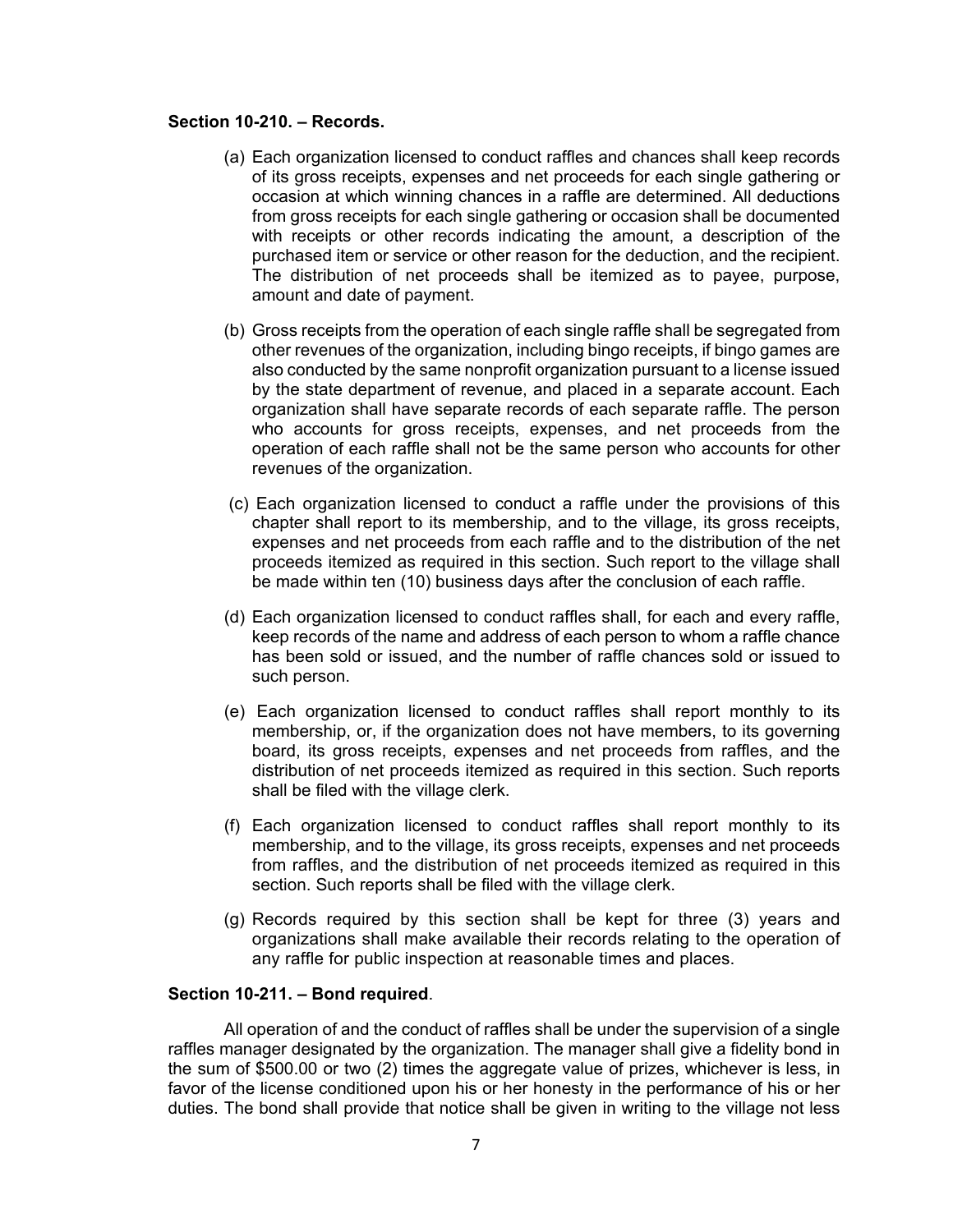than thirty (30) days prior to its cancellation. A bond as provided for in this section may be waived by the corporate authorities by including a waiver provision in the license issued to the organization, provided that a license containing such waiver provision shall be granted only by the affirmative unanimous vote of the requisite number of members of the licensed organization or, if the licensed organization does not have members, of members of the governing board of the organization, to constitute an affirmative action of the licensed organization.

## **Section 10-212. - Suspension/revocation.**

Any license granted under this article may be suspended or revoked by the village at any time it appears that the proposed or actual operation of the raffle will be or is such as to constitute a public nuisance or to endanger the public peace, health, safety or welfare. Any license granted under this article may be suspended or revoked in whole or in part at any time that the raffle is conducted contrary to the license or to any state or village law, or when such raffle or portion thereof is conducted so as to constitute a public nuisance or to disturb the peace, health, safety or welfare. Suspension or revocation shall become effective immediately. It shall be a violation for any person to operate, engage or participate in, except as a patron, any raffle which license has been suspended or revoked. The village administrator shall have the authority to suspend or revoke a license in accordance with this article; any license holder may appeal such decision to suspend or revoke if filed within thirty (30) days by requesting a hearing before the village board. Such hearing shall be conducted pursuant to public notice given by posting on the village website and at the village hall not less than forty-eight (48) hours prior to the hearing and said hearing shall be held within ten (10) days of the request for appeal.

## **Section 10-213. - Penalty.**

Any raffle permit issued under this article shall be revoked or suspended if the permit holder violates any terms of the license or any other provisions of this article. Any violation of this article shall be subject to a fine up to \$750.00. Each day that a violation hereof exists shall be considered a separate offense. Each raffle held in violation hereof shall be considered a separate offense. The penalties provided for herein are exclusive of and in addition to any other remedies available to the village at law or in equity.

# **SECTION 3.1. OTHER ACTIONS AUTHORIZED.**

The officers, employees and/or agents of the Village shall take all action necessary or reasonably required to carry out, give effect to and consummate the amendments contemplated by this Ordinance and shall take all action necessary in conformity therewith. The officers, employees and/or agents of the Village are specifically authorized and directed to draft and disseminate any and all necessary forms or notices to be utilized in connection with the intent of this Ordinance.

# **ARTICLE III. HEADINGS, SAVINGS CLAUSES, PUBLICATION, EFFECTIVE DATE**

# **SECTION 4. HEADINGS.**

The headings of the articles, sections, paragraphs and subparagraphs of this Ordinance are inserted solely for the convenience of reference and form no substantive part of this Ordinance nor should they be used in any interpretation or construction of any substantive provision of this Ordinance.